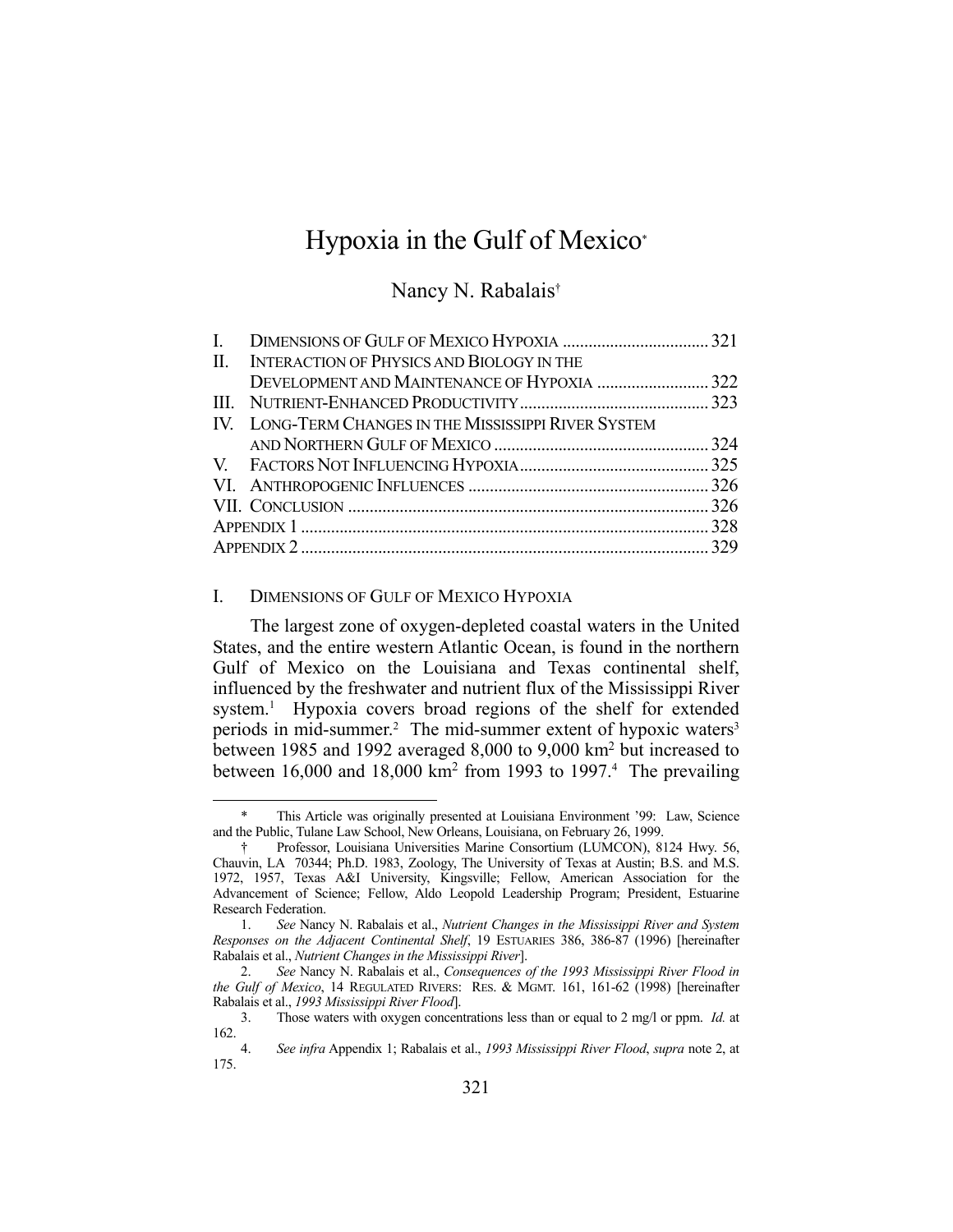oceanographic conditions in 1998 reduced the hypoxic zone to 12,480  $km<sup>2.5</sup>$ 

 Low oxygen has been documented as early as February and as late as October, but is most widespread, persistent and severe from May to September in water depths of five to thirty meters.<sup>6</sup> Hypoxia occurs mostly in the lower water column but may encompass as much as the lower half to two-thirds of the total water column.7 Continuous time-series data for the bottom waters in the core of the hypoxia region show (1) the gradual decline in oxygen in the spring with interruptions due to wind-mixing events, $8(2)$  persistent and severe hypoxia and anoxia for extended parts of the record from May to October,<sup>9</sup> (3) occasional summer upwelling of oxygenated water from the outer shelf,<sup>10</sup> and (4) the seasonal disruption of low oxygen in the fall from tropical storms or cold fronts.<sup>11</sup>

 The Mississippi River system encompasses forty one percent of the conterminous United States and delivers 580 km<sup>3</sup> of fresh water, 130.3 x  $10^6$  kg atoms of nitrogen, and 210 x  $10^6$  tons of sediment to the Gulf yearly.<sup>12</sup> Thus, the dimensions of the hypoxia problem and the size and complexity of the freshwater-to-marine ecosystem are of much greater proportion than most nutrient-driven eutrophication problems elsewhere in the world.

## II. INTERACTION OF PHYSICS AND BIOLOGY IN THE DEVELOPMENT AND MAINTENANCE OF HYPOXIA

 The physics of the coastal system and the biological processes that occur there are linked. For hypoxia to develop and be maintained, the water column must be stratified and there must be an excess of carbon exported from surface waters to the lower water column and seabed.13 The high fresh water discharge in the Gulf of Mexico, the general circulation patterns of the Louisiana shelf, and the presence of the Louisiana coastal current dictate a stratified

89.

 <sup>5.</sup> *See infra* Appendices 1-2; Rabalais et al., *1993 Mississippi River Flood*, *supra* note 2, at 175.

 <sup>6.</sup> *See* Rabalais et al., *1993 Mississippi River Flood*, *supra* note 2, at 162.

 <sup>7.</sup> *See id.*

 <sup>8.</sup> *See* Rabalais et al., *Nutrient Changes in the Mississippi River*, *supra* note 1, at 388- 89.

 <sup>9.</sup> *See* Rabalais et al., *1993 Mississippi River Flood*, *supra* note 2, at 162.

 <sup>10.</sup> *See* Rabalais et al., *Nutrient Changes in the Mississippi River*, *supra* note 1, at 388-

 <sup>11.</sup> *See id.* at 389.

 <sup>12.</sup> *See id.* at 387.

 <sup>13.</sup> *See id.* at 391.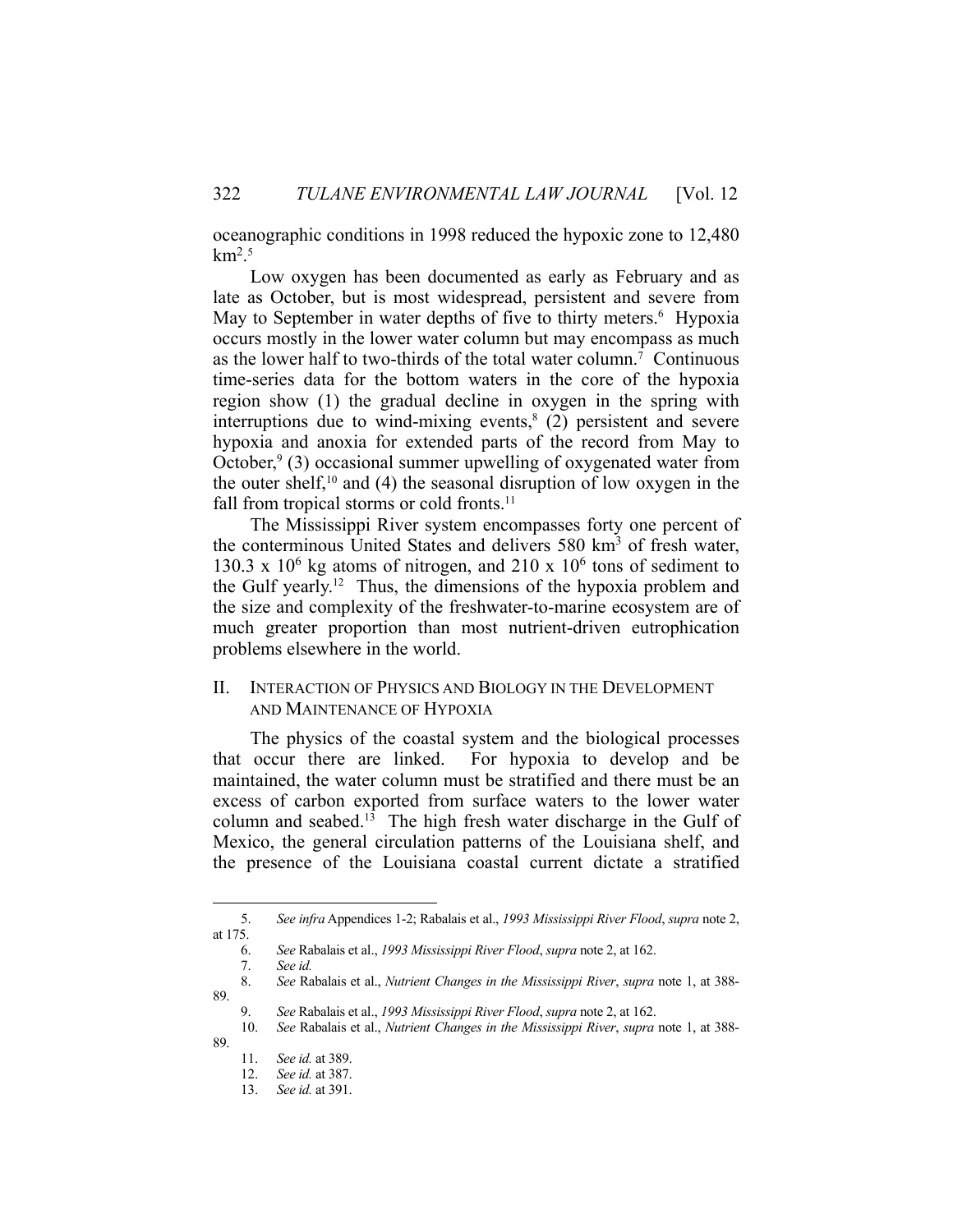system for much of the year.<sup>14</sup> This system is interrupted on occasion by wind-mixing events, notably tropical storms and winter cold fronts.15 The best current knowledge is that the outflows of the Mississippi and Atchafalaya Rivers dominate the nutrient loads to the continental shelf where hypoxia is likely to develop.16

## III. NUTRIENT-ENHANCED PRODUCTIVITY

 The evidence for nutrient enhanced primary production in the northern Gulf of Mexico and its linkage with oxygen depletion in the lower water column comes from information on a variety of scales, from experiments on a parcel of water from a particular locale over a limited time to more integrative measures of ecosystem response (e.g., net production, carbon flux and respiration) and change over broader spatial and temporal scales.<sup>17</sup> The concentrations, total loads and ratios of nutrients (nitrogen, phosphorus and silica) delivered to the coastal ocean influence the productivity of the phytoplankton community as well as the types of phytoplankton that are most likely to grow.<sup>18</sup> The nutrient most relevant to overall phytoplankton production over the broad region fueling hypoxia is nitrogen (in its ratio to silicate), $19$  and nitrate-N makes up approximately two-thirds of the total nitrogen input from the Mississippi River.<sup>20</sup> Silica and phosphorus may also be limiting at some times and places.21 There is clear evidence that nutrient enhanced primary production in shelf waters near the Mississippi River delta, and to some distance from it, are significantly correlated with nutrient inputs (nitrate+nitrite and orthophosphate).<sup>22</sup> Similar relationships exist with net production<sup>23</sup> and nitrate flux.<sup>24</sup> There is also a strong relationship between the net production in surface waters, the amount of carbon exported, the accumulation rates of carbon, and the depletion of oxygen in bottom

 <sup>14.</sup> *See id.*

 <sup>15.</sup> *See id.* at 388-89.

 <sup>16.</sup> *See id.* at 387, 394.

 <sup>17.</sup> *See id.* at 394.

 <sup>18.</sup> *See id.* at 387.

 <sup>19.</sup> *See id.* at 402.

 <sup>20.</sup> *See* R. Eugene Turner & Nancy N. Rabalais, *Changes in Mississippi River Water Quality This Century*, 41 BIOSCIENCE 140, 143 (1991) [hereinafter Turner & Rabalais, *Mississippi River Water Quality*].

 <sup>21.</sup> *See* Rabalais et al., *Nutrient Changes in the Mississippi River*, *supra* note 1, at 387.

 <sup>22.</sup> *See id.* at 389.

Net production is an indicator of the amount of carbon available for export to the sediments.

 <sup>24.</sup> *See* Rabalais et al., *Nutrient Changes in the Mississippi River*, *supra* note 1, at 389; Rabalais et al., *1993 Mississippi River Flood*, *supra* note 2, at 163.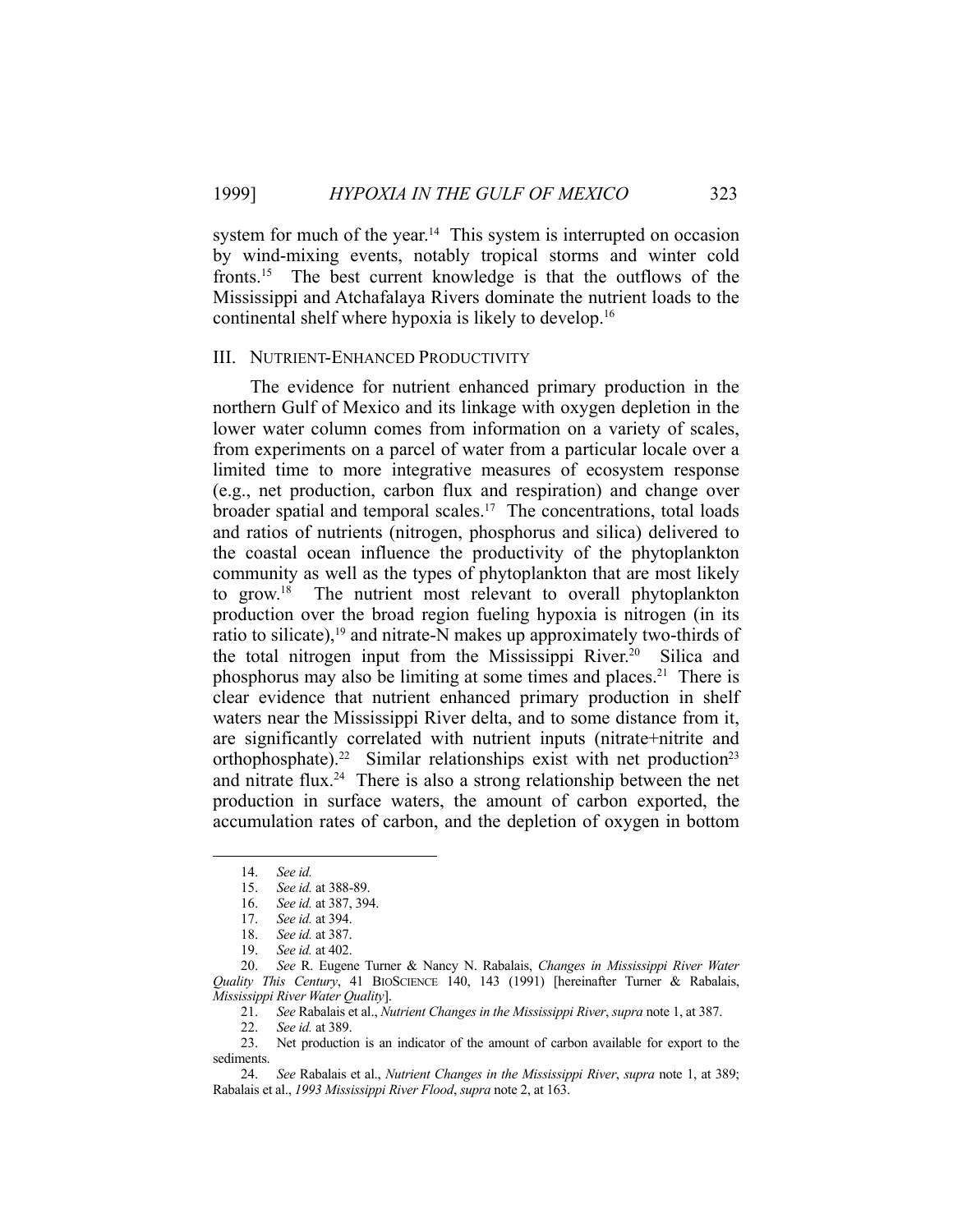waters.<sup>25</sup> Thus, there are clear lines of evidence that indicate nitrogen (particularly nitrate) driven phytoplankton production leads to hypoxia.

 Enhanced phytoplankton productivity further enhances pelagic and demersal populations.<sup>26</sup> The enhancement of pelagic fisheries is demonstrated by the high tonnage landings of the Gulf menhaden fishery.<sup>27</sup> Shrimp, which constitute the most valuable Louisiana fishery resource, depend on the organic matter that ultimately sinks to the bottom and supports a benthic-based food web.<sup>28</sup> When the rate of organic supply and subsequent depletion of oxygen affects the survival of organisms and/or their ability to reside either at the bottom or within the water column, disruptions occur in benthic, demersal and pelagic communities.<sup>29</sup>

# IV. LONG-TERM CHANGES IN THE MISSISSIPPI RIVER SYSTEM AND NORTHERN GULF OF MEXICO

 It follows, and is supported with evidence from long-term data sets and the sedimentary record, that increases in riverine dissolved inorganic nitrogen loads are highly correlated with indicators of increased productivity in the overlying water column (i.e., eutrophication of the continental shelf waters) and subsequent worsening of oxygen stress in the bottom waters.<sup>30</sup> Human activities in the watershed have undoubtedly changed the natural functioning of the Mississippi River system and contributed to changes in the nutrient loads. Century-long patterns of freshwater discharge are not evident; thus, the changes on the Louisiana shelf are linked to the quality of the discharge (nutrients loads and ratios of nutrients) and not the amount.<sup>31</sup> The nitrogen and phosphorus loads of the Mississippi River system were unchanged from the turn of the century

 <sup>25.</sup> *See* Rabalais et al., *Nutrient Changes in the Mississippi River*, *supra* note 1, at 390- 91.

 <sup>26.</sup> *See* R. Eugene Turner & Nancy N. Rabalais, *Coastal Eutrophication Near the Mississippi River Delta*, 368 NATURE 619, 620-21 (1994) [hereinafter Turner & Rabalais, *Coastal Eutrophication*].

 <sup>27.</sup> *See* Fisheries Statistics & Economics Div., Nat'l Oceanic and Atmospheric Admin., *Commercial Fisheries* (visited May 27, 1999) <http://www.st.nmfs.gov/st1/commercial/>.

 <sup>28.</sup> *See* R.J. Zimmerman et al., *Trends in Shrimp Catch in the Hypoxic Area of the Northern Gulf of Mexico*, *in* NO. EPA-55-R-97-001, PROCEEDINGS OF THE FIRST GULF OF MEXICO HYPOXIA MANAGEMENT CONFERENCE 64, 64-75 (Gulf of Mexico Program, U.S. EPA, 1997). 29. *See* Rabalais et al., *1993 Mississippi River Flood*, *supra* note 2, at 175.

 <sup>30.</sup> *See* Rabalais et al., *Nutrient Changes in the Mississippi River*, *supra* note 1, at 400- 01.

 <sup>31.</sup> *See id.*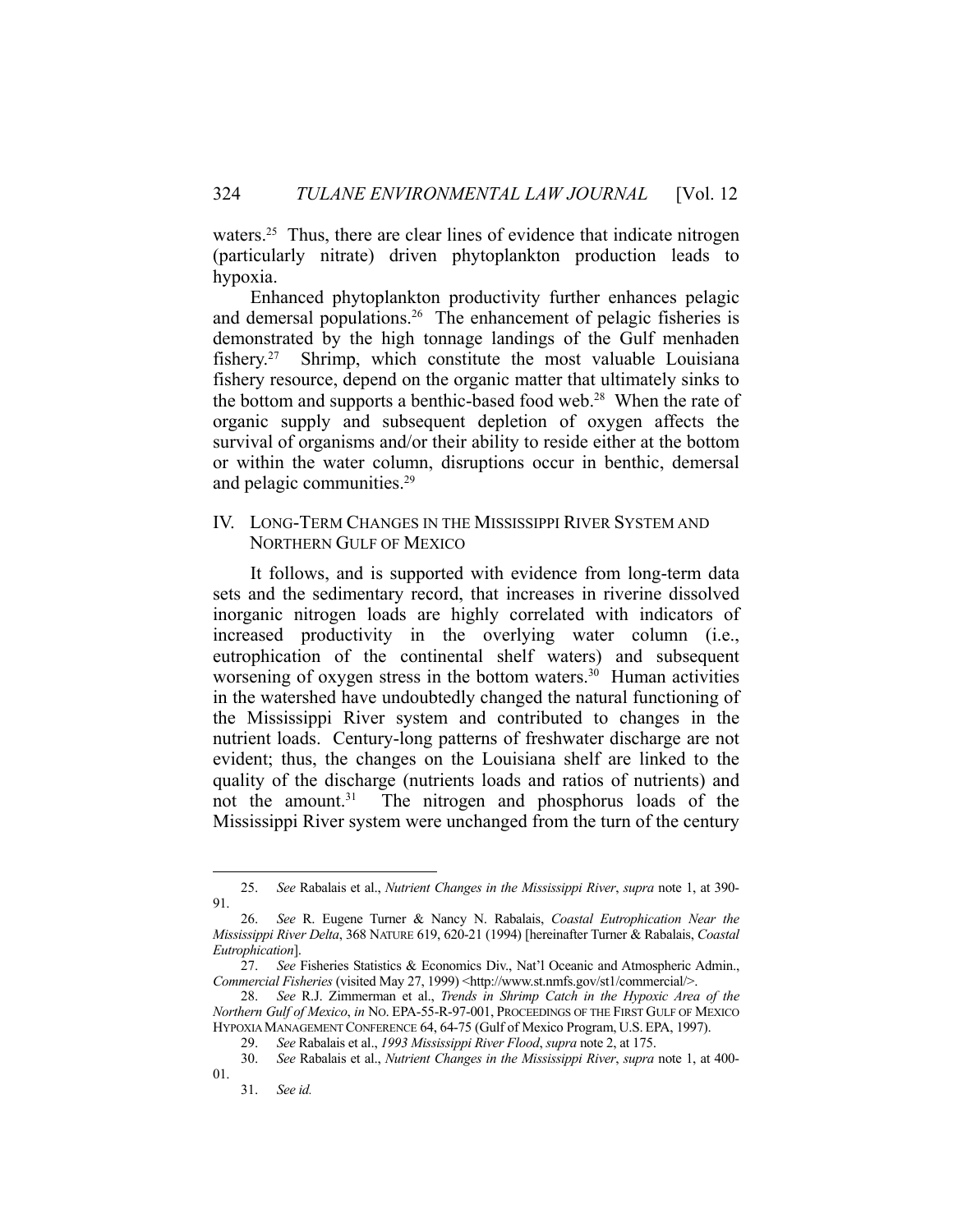to the early 1950s.<sup>32</sup> Nitrogen then doubled to a level that plateaued in the late  $1980s^{33}$  Similarly, the amount of silicate<sup>34</sup> has decreased by half since the 1950s.35

 Long-term data that would document the occurrence of hypoxia earlier than the 1970s do not exist. Sediment cores from the Mississippi River bight provide surrogates for historical conditions in overlying waters and the benthic habitat.<sup>36</sup> While century-long changes are evident in some of the retrospective analyses, the most dramatic and accelerating changes have occurred since the 1950s, when nitrogen loads began to increase and eventually doubled over their historic values.37 Phytoplankton production, diatom production, and carbon from phytoplankton that accumulates in the sediments have increased since the  $1950s$ .<sup>38</sup> There are indications that oxygen stress changed at the turn of the century and worsened since the 1950s coincident with indicators of increasing biological productivity.39 The fact that the most dramatic changes in the continental shelf ecosystem have been since the 1950s, coincident with an increase in nitrogen load, points to aspects of human ecology, and not to changes in the delivery of the water at the terminus of the system (i.e., effects of leveeing or lack of overland flow), as the proximal causal factor.

## V. FACTORS NOT INFLUENCING HYPOXIA

 Identification of potential human activities or natural events and cycles that might affect the development of hypoxia or its historic increase is important because management strategies need to address factors that are relevant, important and controllable. Consideration of alternative causes is important, because once dismissed, management options that focus on them become moot. Based on the above discussion, it is clear that worsening hypoxia on the Louisiana continental shelf is *not* caused or influenced by:

- the oxygen minimum layer of deeper offshore waters
- changes in the quantity of freshwater discharge
- leveeing of the lower Mississippi River or lessening of overbank flooding since the turn of the century

<u>.</u>

 <sup>32.</sup> *See id.*

 <sup>33.</sup> *See* Turner & Rabalais, *Mississippi River Water Quality*, *supra* note 20, at 143.

 <sup>34.</sup> Silicate is important to the growth of diatoms, the base of the food web.

 <sup>35.</sup> *See* Rabalais et al., *Nutrient Changes in the Mississippi River*, *supra* note 1, at 391.

 <sup>36.</sup> *See* Turner & Rabalais, *Coastal Eutrophication*, *supra* note 26, at 620.

 <sup>37.</sup> *See* Turner & Rabalais, *Mississippi River Water Quality*, *supra* note 20, at 144.

 <sup>38.</sup> *See* Turner & Rabalais, *Coastal Eutrophication*, *supra* note 26, at 620.

 <sup>39.</sup> *See* Turner & Rabalais, *Mississippi River Water Quality*, *supra* note 20, at 144.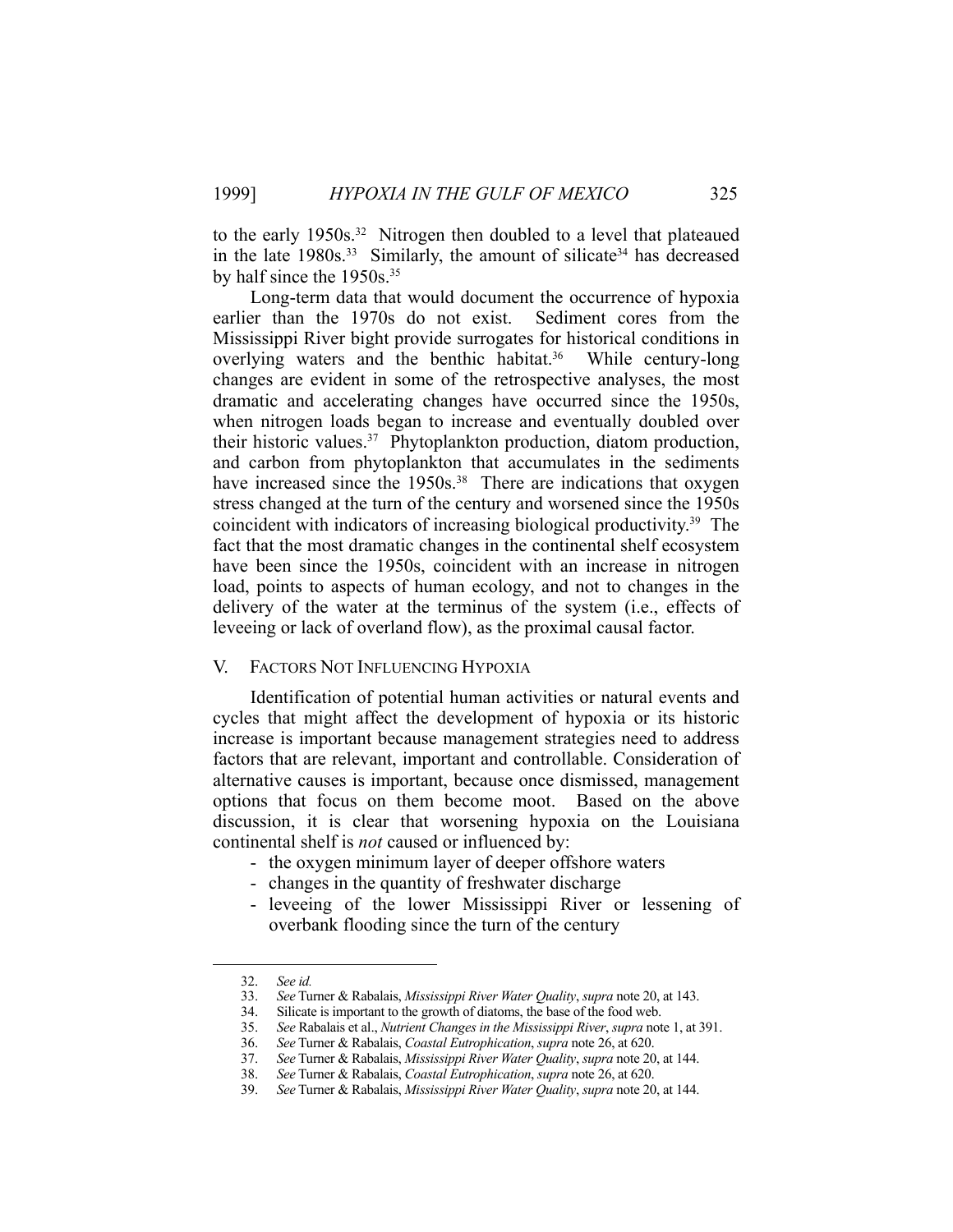- carbon and/or nitrogen from wetland loss on the periphery of the continental shelf
- export of nutrients from local nutrients
- riverine carbon or toxic chemical loading
- long-term climate changes

#### VI. ANTHROPOGENIC INFLUENCES

 Evidence associates oxygen depletion with changes in landscape use and nutrient management that result in nutrient enrichment of receiving waters.40 Nutrient flux in coastal systems, while essential to the overall productivity of those systems, has increased over time due to anthropogenic activities and has led to broad-scale degradation of the marine environment. $41$ 

 The most noticeable change in human activity in the watershed since the 1950s is in fertilizer application rates and changes in land use that affect the fate and transformation of nutrients before they reach the Gulf of Mexico.<sup>42</sup> Animal husbandry practices have shifted to higher intensity operations.<sup>43</sup> A small percentage of atmospheric nitrogen reaches the watershed, but it has likely increased over time.<sup>44</sup> Wastewater treatment effluent is a small percentage of the nitrogen load.<sup>45</sup> Efforts to manage nutrients should focus on those aspects of landscape architecture and human activities that show a documented effect in increasing eutrophication and worsening oxygen stress and on those that can be controlled.

## VII. CONCLUSION

 The northern Gulf of Mexico adjacent to the discharge of the Mississippi River system is an example of a coastal ocean that has undergone eutrophication (increased rate of primary production) as a result of increasing nutrients and that has worsened hypoxic conditions on decadal time scales. Whole system management of the entire watershed where most of the changes have occurred over the

 <sup>40.</sup> *See* Rabalais et al., *Nutrient Changes in the Mississippi River*, *supra* note 1, at 387.

 <sup>41.</sup> *See* Turner & Rabalais, *Coastal Eutrophication*, *supra* note 26, at 620-21.

 <sup>42.</sup> *See* Turner & Rabalais, *Mississippi River Water Quality*, *supra* note 20, at 140.

 <sup>43.</sup> *See* D.A. GODSBY ET AL., REPORT TO WHITE HOUSE OFFICE OF SCIENCE AND TECHNOLOGY POLICY, COMMITTEE ON ENVIRONMENT AND NATURAL RESOURCES, HYPOXIA WORK GROUP, MISSISSIPPI RIVER/GULF OF MEXICO WATERSHED NUTRIENT TASK FORCE, TOPIC #2, FLUX AND SOURCES OF NUTRIENTS IN THE MISSISSIPPI-ATCHAFALAYA RIVER BASIN (1998).

 <sup>44.</sup> *See id.*

 <sup>45.</sup> *See id.*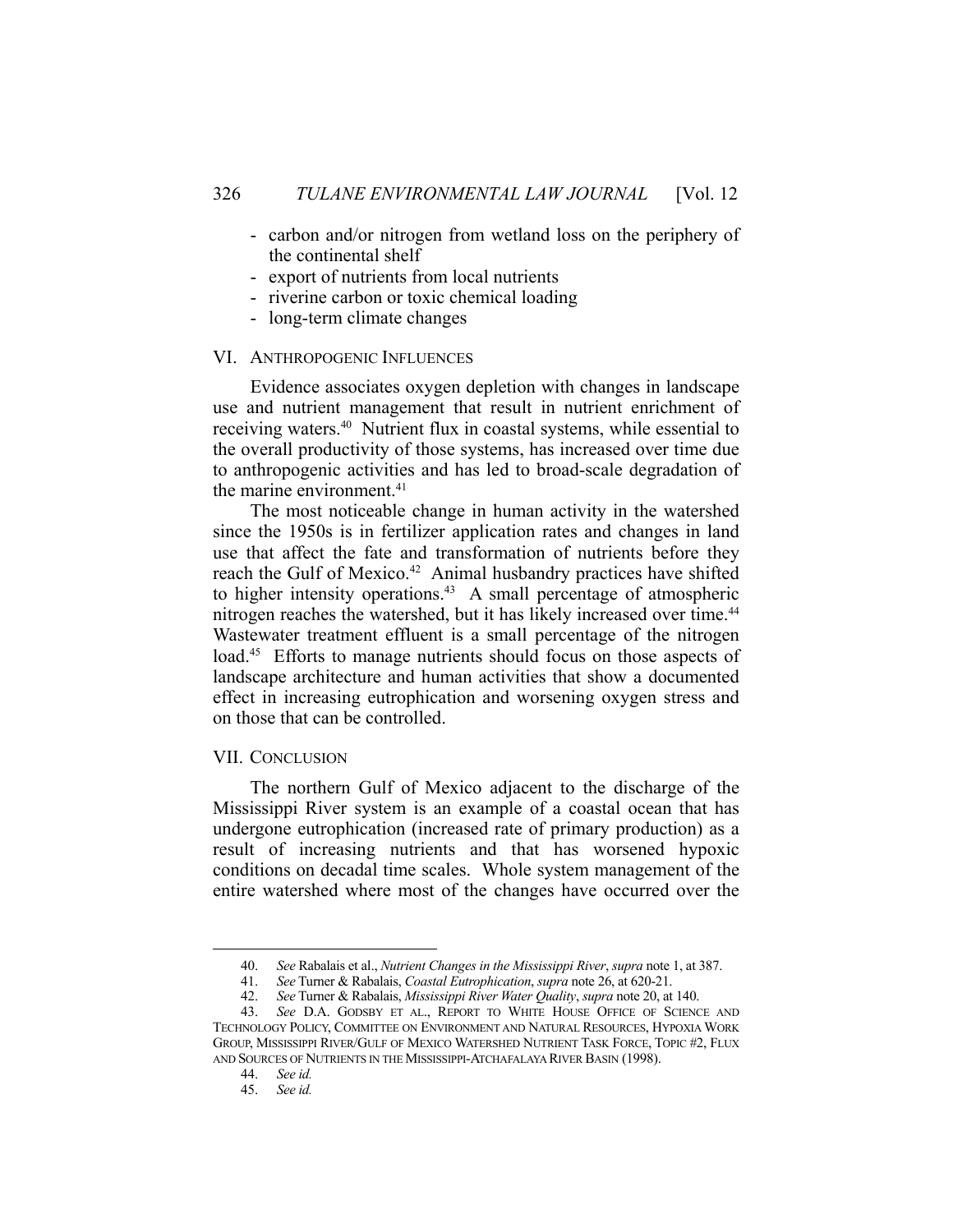last several decades is a necessary step in alleviating the problems at the terminus of the River in the Gulf of Mexico.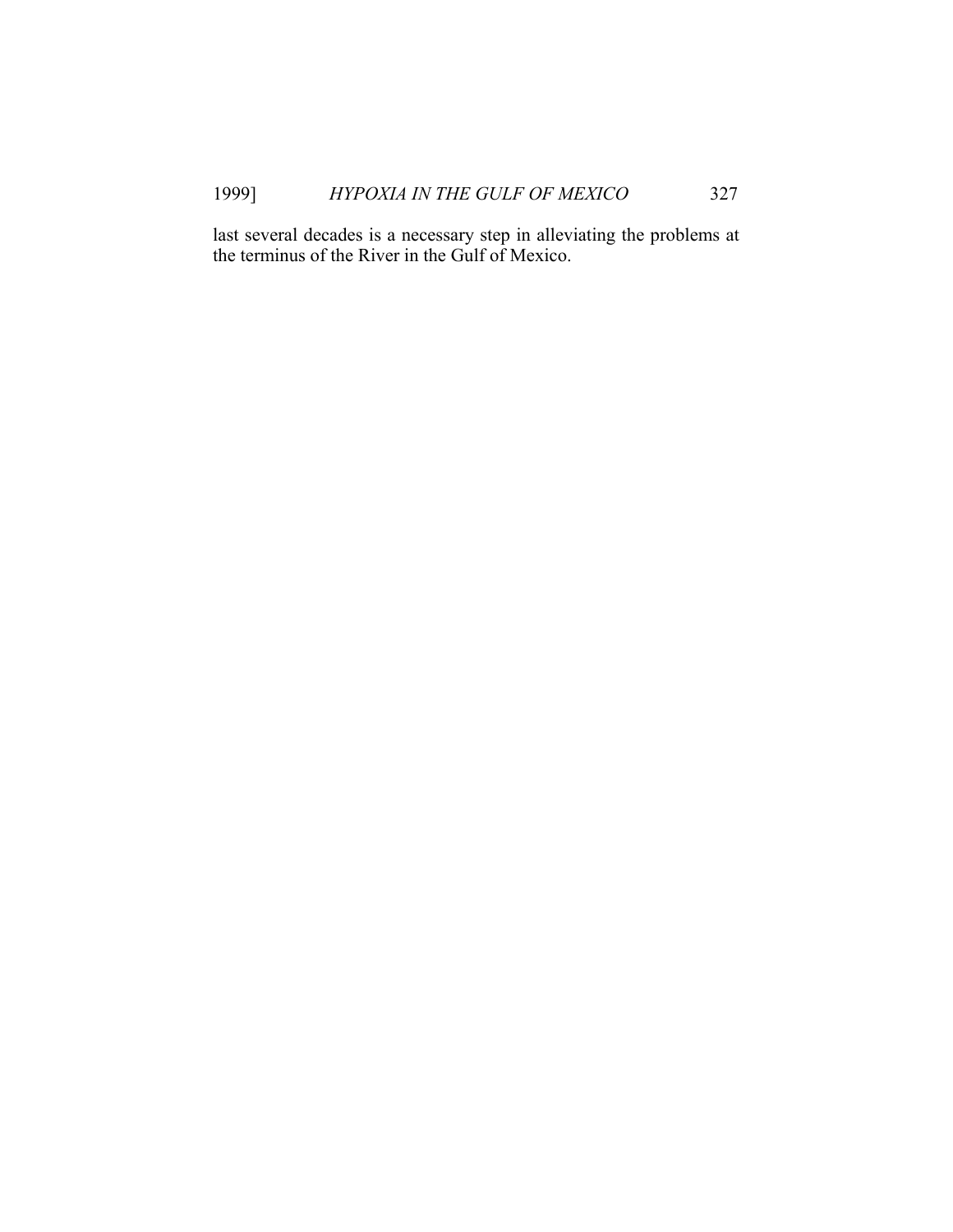APPENDIX<sup>146</sup>



Areal Extent of Hypoxic Zone 1985 - 1998

 <sup>46.</sup> *See* Rabalais, *1993 Mississippi River Flood*, *supra* note 2, at 175 (updated to reflect data through 1998).